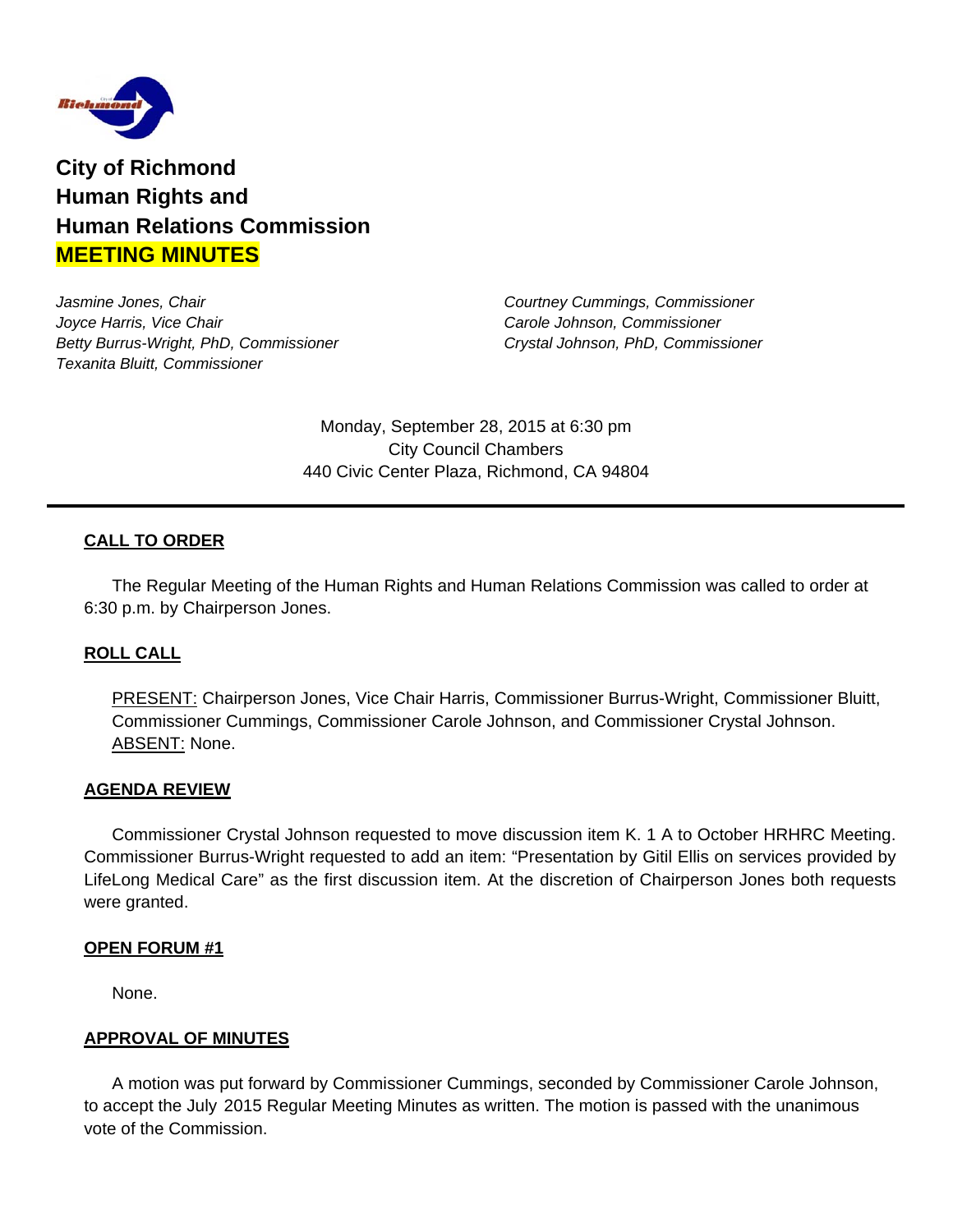## **CITY COUNCIL LIAISON REPORT**

Council Liaison Councilmember Pimple was not present.

## **COMMISSIONERS' REPORTS**

 Commissioner Burrus-Wright reported that the Richmond Plunge is currently closed for maintenance and scheduled to open for public use in December 2015. She also invited the Commission to attend the ribbon cutting ceremony on October 24, 2015. In addition, Commissioner Burrus-Wright participated by the Ethics Training offered by the Richmond City Attorney's Office.

 Commissioner Carole Johnson reported that the Contra Costa County has verified signature collected by the California Apartment to suspend the rent control ordinance. Advocates of the ordinance are working to place the rent control on the November 2016 ballot.

 Commissioner Bluitt requested the HRHC to invite a representative from the Planning Commission to give report on the new construction development on  $8<sup>th</sup>$  street and Harbour Way.

 Vice Chair Harris acknowledged Pope Francis' visit to the United States. She shared concerns and history of the Catholic Church's involvement in social justice movements: poor treatment of slaves and Native Americans, and abuse of young children.

 Commissioner Cummings participated in a peaceful demonstration that sought recognition of Native American culture in San Francisco. She stated the importance of understanding history the way it took place.

## **CHAIR'S REPORT**

Chairperson Jones participated in the education forum "Reach One, Teach One, Save a Child" organized the HRHRC's Education Committee on September 12 at Lovonya DeJean Middle School. In addition, she also attended the Northern California HRHRC's 3<sup>rd</sup> Convening in San Jose organized by the Santa Clara County Office of Human Relations. She also reported on the progress made in the HRHRC's Police-Community Relations Commission. Chairperson Jones extended an invitation to members of the public and HRHRC Commissioners to participate in a regional gathering "Educate, Not Incarcerate" at the RYSE Youth Center at 10 am on Monday, October 5.

## **STAFF REPORTS**

None.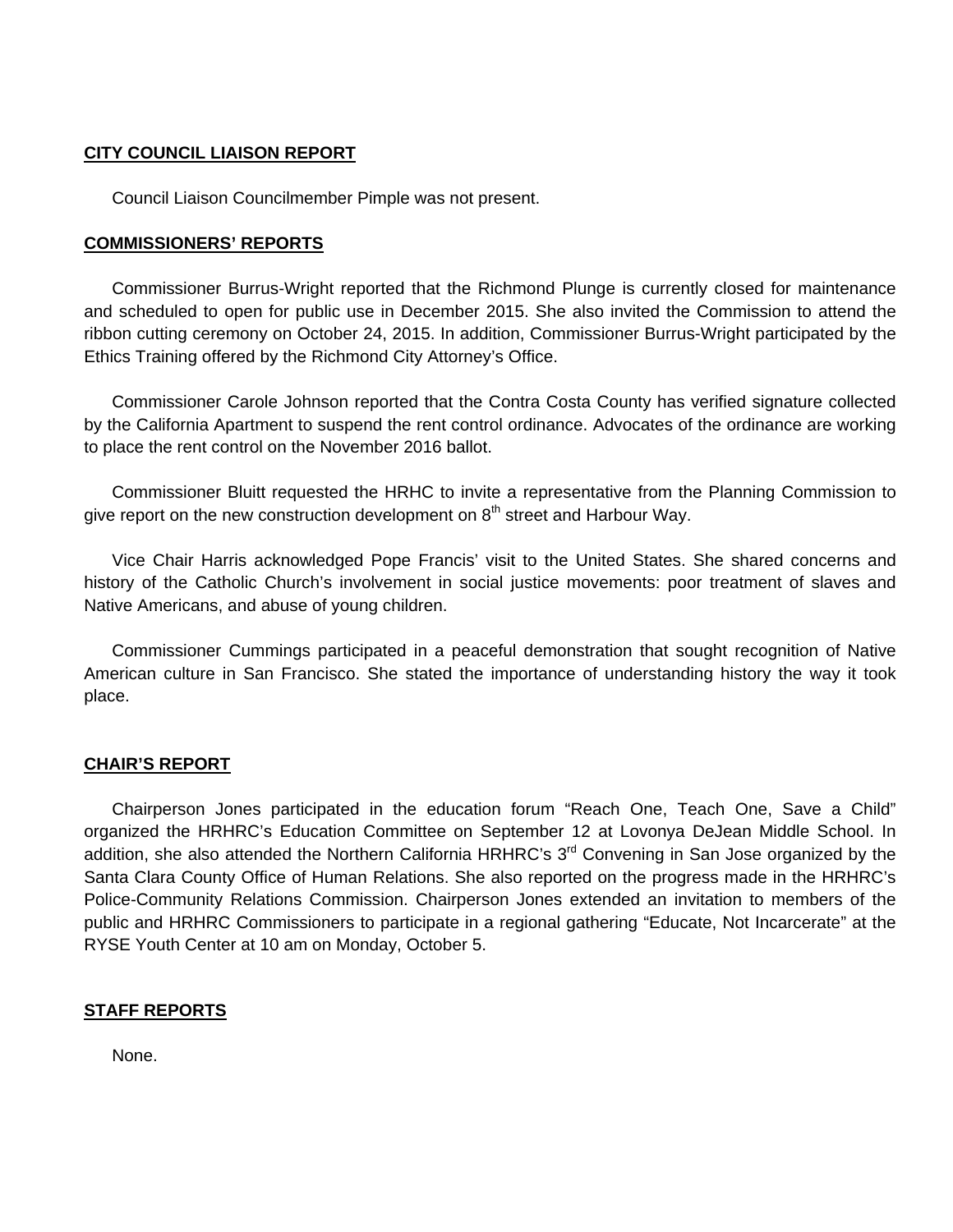## **DISCUSSION ITEMS**

## *ADDED ITEM:* **PRESENTATION ON LIFELONG MEDICAL CARE**

Presenter: Gitil Ellis, Outreach Specialist at LifeLong Medical Care

 Due to the closure of the Doctors Medical Center, LifeLong Medical Care is expanding its services to residents of Richmond, San Pablo and other neighboring cities. LifeLong Urgent Care is an alternative to the Emergency Room for minor illnesses and injuries. Ms. Ellis stated that urgent care centers treat medical conditions that require immediate medical attention but are not serious enough to require hospitalization and/or are not life threatening. Currently 9 emergency rooms are available. LifeLong Medical Care is located at 2023 Vale Road, San Pablo; open hours are from 10 AM – 8 PM on weekdays and 9 AM – 5 PM on weekends.

# **K.1 COMMITTEE REPORT: POLICE-COMMUNITY RELATIONS (30 MINUTES)**

HEAR REPORT AND APPROVE UPDATES TO COMMITTEE'S PLANS

- a. Hear Presentation from Catholic Charities on "Restorative Practices for Healing Harm in the Community" – *Presenter: Aswad Aarif Speaker not present. Continued to Monday, October 26, 2015*.
- b. Review and finalize questions for October 26<sup>th</sup> study session with Richmond Police **Department**
- c. Review and approve letter to Board of State and Community Corrections re Contra Costa County Sheriff's Office SB 863 Application

*Commissioner Crystal Johnson, Commissioner Carole Johnson, Commissioner Cummings, Victoria Sawicki and Chairperson Jones* 

 Commissioner Crystal Johnson framed the item. The Police-Community Relations Committee is meeting on October 19<sup>th</sup> to draft and finalize questions for the scheduled study session with RPD Chief Magnus on November 16, 2016. Commissioners are welcome to submit questions.

 A motion was made by Commissioner Cummings, seconded by Vice Chair Harris, to approve the support letter to Board of State and Community Corrections. The motion was passed with the unanimous vote of the commission.

The following members of the public spoke on the item:

 Victoria Sawicki spoke regarding police brutality, and need for mental health services for veterans.

# **K.2 COMMITTEE REPORT: EDUCATION AND OUTREACH (10 MINUTES)**

HEAR AND DISCUSS COMMITTEE UPDATES

a. Education Forum: "Reach One, Teach One, Save a Child" – Saturday, September 12, *Commissioner Burrus-Wright and Vice Chair Harris* 

Commissioner Burrus-Wright framed the item. The Education Committee took the lead to organize an annual education forum on the rights of the child with a theme on "Reach One, Teach One, Save a Child" on Saturday, September 12, 2015 moderated by Councilmember Vinay Pimple. Though attendance was low, invited speakers were well prepared. Presentations included human trafficking, community outreach and sex literacy. For the next annual education forum, Commissioners recommended to partner with local organizations to strengthen number of attendees.